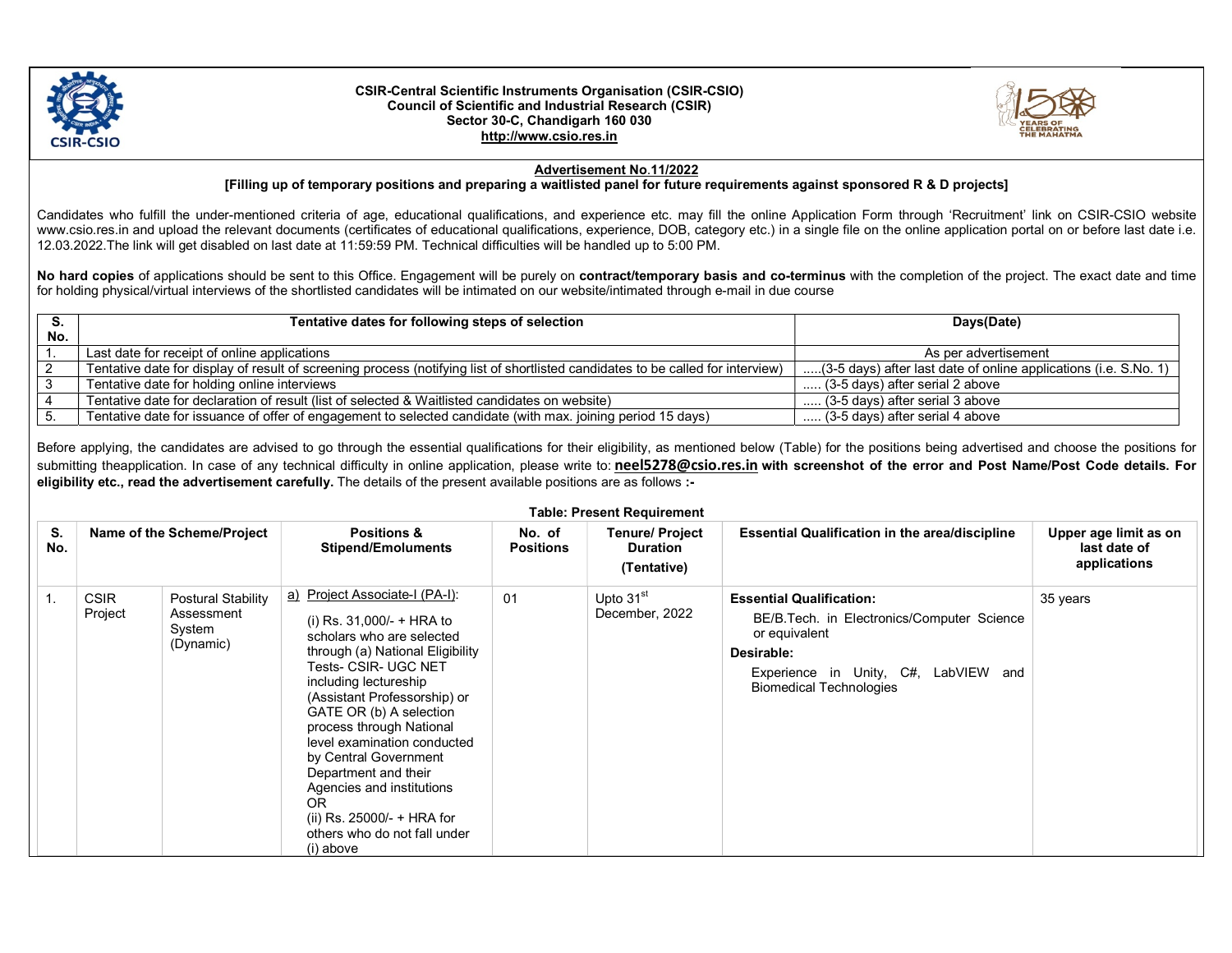|                                    | b) Project Associate-II <sup>*</sup> (PA-II):<br>(i) Rs. 35,000/- + HRA to<br>scholars who are selected<br>through (a) National Eligibility<br><b>Tests- CSIR- UGC NET</b><br>including lectureship<br>(Assistant Professorship) or<br>GATE OR (b) A selection<br>process through National<br>level examination conducted<br>by Central Government<br>Department and their<br>Agencies and institutions<br>OR.<br>(ii) Rs. 28000/- $+$ HRA for<br>others who do not fall under<br>(i) above | 01 | Upto $31st$<br>December, 2022 | <b>Essential Qualification:</b><br>BE/B. Tech. in Electronics/Computer Science<br>or equivalent and 2 years' Research &<br>Development experience<br>Desirable:<br>Experience in Unity, C#, LabVIEW and<br><b>Biomedical Technologies</b> | 35 years |
|------------------------------------|---------------------------------------------------------------------------------------------------------------------------------------------------------------------------------------------------------------------------------------------------------------------------------------------------------------------------------------------------------------------------------------------------------------------------------------------------------------------------------------------|----|-------------------------------|-------------------------------------------------------------------------------------------------------------------------------------------------------------------------------------------------------------------------------------------|----------|
| <b>Total vacancies (Tentative)</b> | $\sim$                                                                                                                                                                                                                                                                                                                                                                                                                                                                                      | 02 |                               |                                                                                                                                                                                                                                           | --       |

\$Upper age limit shall be reckoned as on the last date of receipt of applications.

#Experience: Experience shall be counted after obtaining the minimum prescribed qualification

\*Candidates possessing essential qualification (E.Q.) in the required area/discipline only should apply, others are not eligible. Result Awaited candidates are not eligible.

% This Project Associate-II post can be converted to Project Associate-I, if the suitable candidate for Project Associate-II is not found.

Other Benefits: Accommodation (subject to availability), food facility and other amenities in campus.

Please note:

- 1. The performance of the candidates selected against all the above-mentioned positions will be reviewed at regular intervals (3/6 months etc.) and based on the performance as per the project mandate, further extension (if applicable) will be provided from time to time.
- 2. The candidates who have already served CSIR-CSIO or any other lab / institute of CSIR as any Project Assistant / Project Fellow / JRF (in contract R&D projects) / SRF (in contract R&D projects) / Research Associate etc. for a total period of 5 years or more are not eligible for these engagements. The candidates who have served for a period less than 5 years will have tenure up to remaining period till completion of five years.
- 3. Medical Facilities for selfwill be provided through CSIR-CSIO Dispensary only to the extent available as per rules. This will be limited to self only and not for family members/dependents.
- 4. Reservation: As regards reservation, if all things are equal, SC/ST/OBC/PH candidates may be given preference over General candidates so as to ensure their representation.
- 5. In case a large number of candidates apply for the position, Selection/Screening Committee will have discretion to shortlist the candidates for interview based on written exam or percentage of marks or desirable qualification/experience or higher qualification or any other criteria deemed fit. In respect of equivalence clause in Essential Qualifications, if a candidate is claiming a particular qualification as equivalent qualification for recruitment as per the requirement of advertisement, then the candidate is required to produce order/letter in this regard, indicating the Authority (with number and date) under which it has been so treated otherwise the Application is liable to be rejected.
- 6. List of selected candidates will be displayed on website. In addition, a waiting panel will also be drawn for meeting future requirements of the project and it will be valid for one year.
- 7. The selected candidates are expected to join within fifteen days from the date of receiving offer of appointment, after completion of pre-appointment formalities like medical examination and character verification etc.
- 8. The selected candidates will have to deposit an amount equivalent to Fifteen Day's stipend as a Security Deposit (Refundable) with CSIR-CSIO, at the time of joining.
- 9. CSIR-CSIO reserves the right to cancel or withdraw the award in case of any discrepancy found, in the candidature of any selected candidate at any stage.
- 10. CSIR-CSIO reserves the right not to fill up a particular position, if it so desires. The number of vacancies indicated above may vary at the time of actual selection.
- 11. No TA will be paid to the candidates for attending the interview.

12. The engagement as a Research Intern (RI) (if applicable) under the 'CSIR Diamond Jubilee Research Intern Awards' Scheme is purely on temporary basis. The Intern shall have no claim for further extension, absorption or regularization in CSIR after the expiry/termination of the Internship. The engagement can be terminated by either side by giving one month's notice OR stipend in